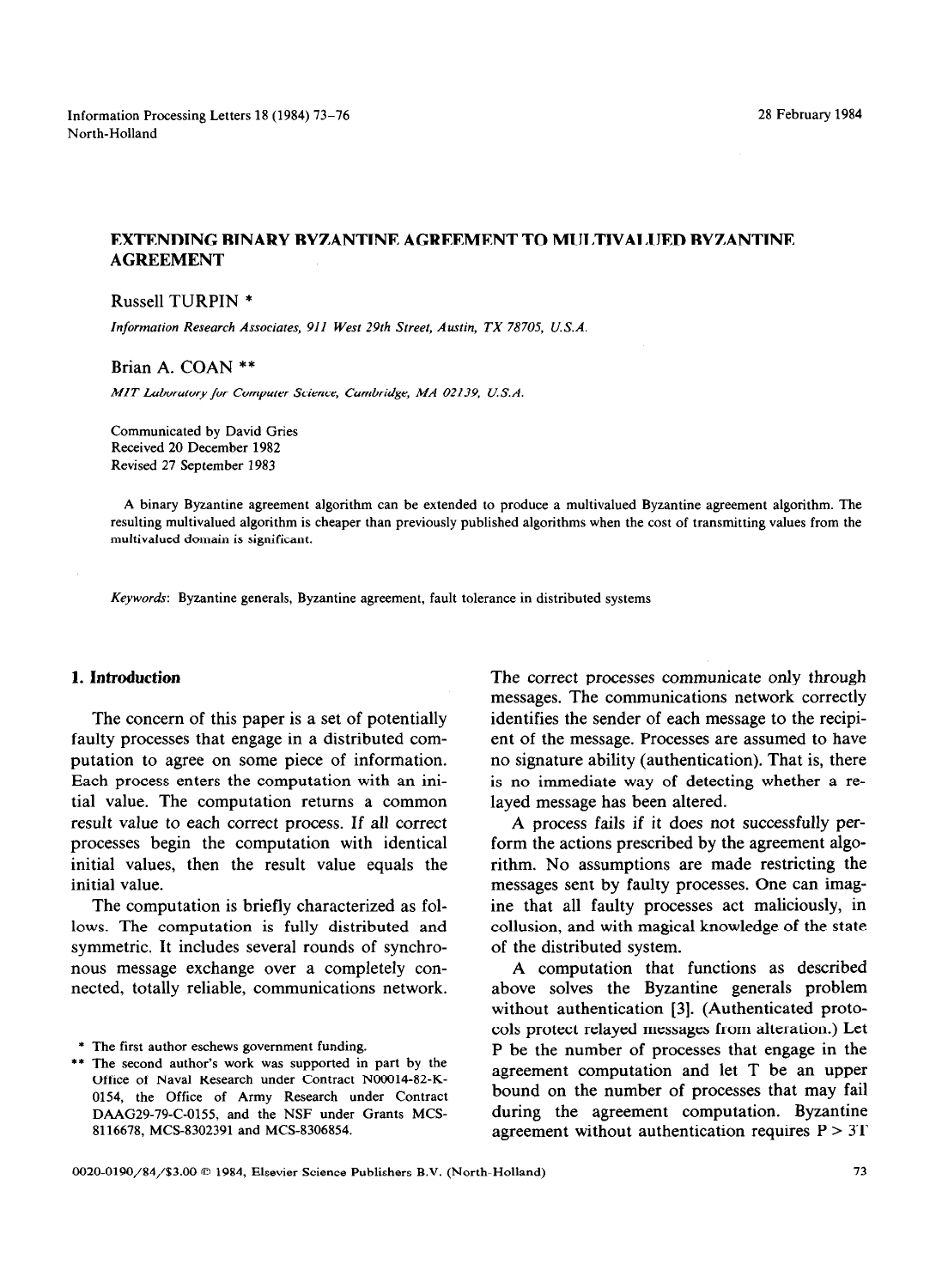[6], and cannot be achieved in fewer than  $T + 1$ rounds [4].

A less general formulation of the problem assumes that a distinguished process transmits initial values to the other processes. This paper makes no assumption about the source of the processes' initial values.

This paper describes a method for extending a binary Byzantine agreement algorithm to reach agreement on values from an arbitrary domain V. Any binary algorithm that does not require a distinguished transmitter process may be used. Two rounds are prepended to the binary algorithm. In the first round, each process sends every other process its initial value. In the second round, each process broadcasts a single bit of information by sending or not sending null messages. The third and subsequent rounds follow the chosen binary algorithm.

Previous algorithms for reaching Byzantine agreement on values from an arbitrary domain V require processes to send messages whose length depends on the size of V in each round of the computation. Using the extension described in this paper, messages whose length depends on the size of V are sent only in the first round. Since the time that must be allotted each round of the computation depends in part on the length of messages sent in the round, the extension enables significant savings when the domain is large.

The prepended rounds are an integral part of the extended computation. In particular, agreement can be guaranteed only if no more than T processes fail during the computation, including the first two rounds, where  $P > 3T$ . (The chosen binary algorithm may make additional assumptions.)

The body of this paper contains three sections: a description of the extension, a proof of its correctness, and a discussion of implementation concerns and performance characteristics.

### 2. **Description of the extension**

In the first round, each process sends its initial value to every other process. A process is said to be *perplexed* if, in the first round, it receives at least as many as  $\frac{1}{2}(P - T)$  initial values different from its own. Processes that are not perplexed are said to be *content.* In the second round, each perplexed process sends a message to every other process. The semantics of this message is just "I am perplexed".

Each process maintains three local variables: two arrays indexed by process number and a boolean. These variables are assigned values during the first two rounds. For process j, and  $i \neq j$ , these variables are defined as follows:

- $v(j)$  the process's initial value,<br> $v(i)$  the initial value received fi
- $-$  the initial value received from process i,
- $p(j)$  a boolean that is set true if and only if process j is perplexed, that is,  $v(j) \neq v(i)$ for at least as many as  $\frac{1}{2}(P - T)$  distinct values of i,
- $p(i)$  a boolean that is set true if and only if process i sent a message claiming it is perplexed,
- alert  $-$  a boolean that is set true if and only if at least as may as  $P - 2T$  elements of p are true.

The binary computation is used to reach agreement on alert. If the binary computation agrees alert = true, there are correct processes with different initial values from V. In this case, all correct processes use a predefined default value from V as the result of the extended computation. If agreement is  $\text{alert} = \text{false}$ , then all correct, content processes have the same initial value from V. This value is the result of the extended computation. Perplexed processes deduce this result by using the initial value that is common to a majority of the content processes. That is, each perplexed process tabulates as votes the values  $v(j)$  for which  $p(j)$  is false. The majority vote is for the value favored by the correct, content processes.

### 3. **Proof of correctness**

The extended computation is correct if (1) all correct processes obtain the same result value, and (2) the result value equals to common initial value whenever all correct processes begin with the same initial value.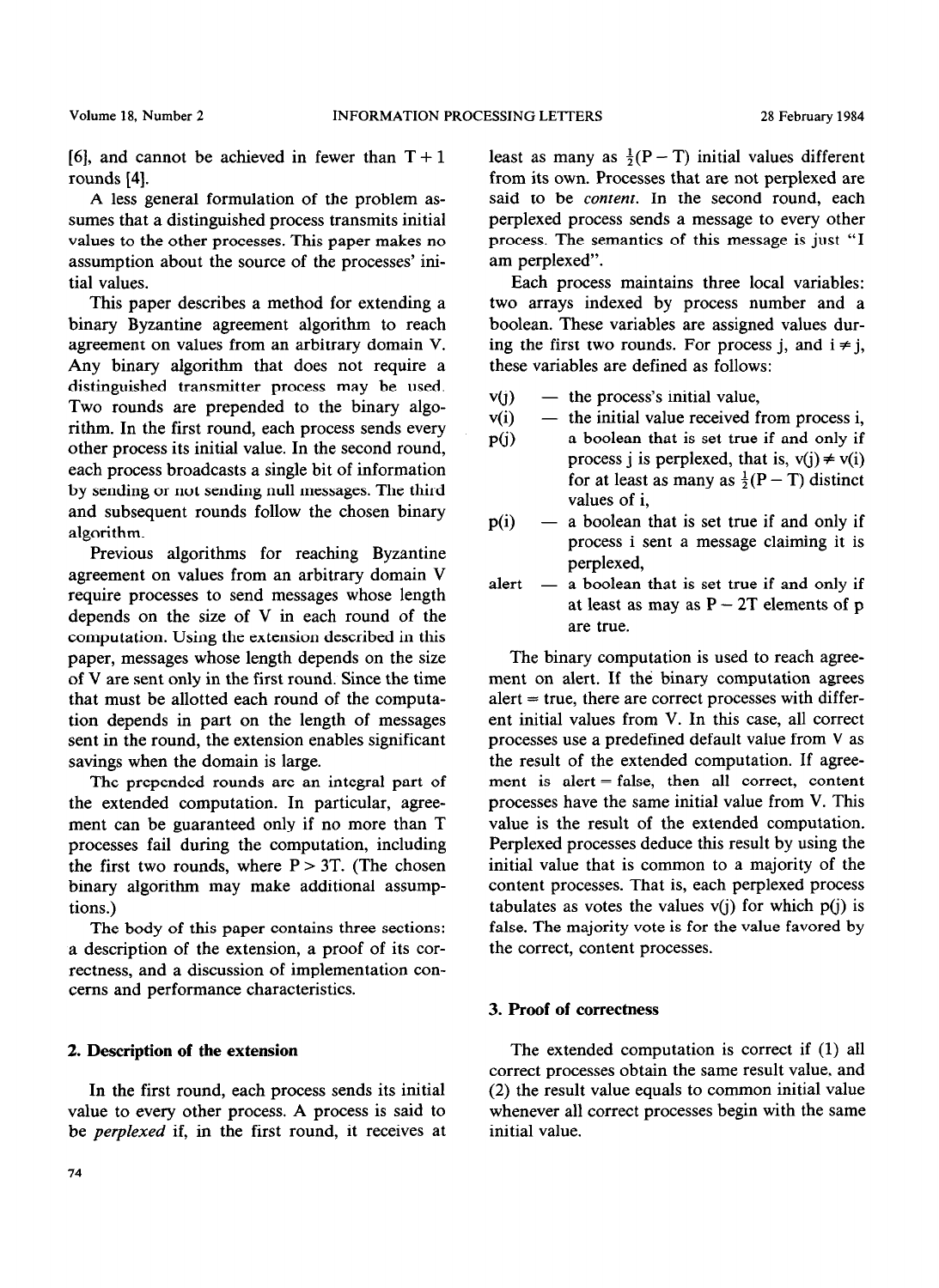The second claim is easily proved. If all correct processes have the same initial value from the domain V, then no correct process is perplexed and all correct processes have alert = false. The binary computation agrees alert = false and all correct processes, which are content, use their initial value as the result.

The first claim has two cases: the binary computation agrees alert = true or alert = false. In the former case, all correct processes select the default value as the result of the extended computation. In the latter case, it is necessary to show that all content processes have the same initial value and that this value is deduced by all the perplexed processes. This will now be demonstrated.

Any subset of more than  $\frac{1}{2}(P + T)$  processes contains a majority of the correct processes. From this basic fact, it follows that each content process has the same initial value as a majority of the correct processes. (Observe that  $\frac{1}{2}(P + T)$  and  $\frac{1}{2}(P-T)$  sum to P.) Since there cannot be two distinct majorities, all content processes have the same initial value.

Since the result of the binary computation is alert = false, there are at least  $T + 1$  correct content processes, for otherwise there would be at least  $P - 2T$  correct perplexed processes and all correct processes would be alert and the result of the binary computation would be alert  $=$  true. Each perplexed process has p(j) false for all content processes and possibly for some incorrect processes. Since there are at most T incorrect processes, the content processes are a majority of those for which p(j) is false. Taking a majority vote of the  $v(i)$  for which  $p(i)$  is false produces the value shared by the content processes.

### 4. **Implementation and performance analysis**

Many binary algorithms favor one of the two values in the binary domain. The binary algorithms (without authentication) described in [1,2,3,5] all reach agreement for the favored value whenever more than T correct processes begin with that value. (Assume that the threshold **LOW**  equals  $T + 1$  in [1,2,5].)

In the extended algorithm, the second round

together with the binary computation can be interpreted as reaching binary agreement on which processes are perplexed, providing agreement is reached for perplexed whenever  $\frac{1}{2}(P - T)$  or more correct processes are initially perplexed. If the chosen binary algorithm exhibits the bias described above, the second round of the extended algorithm can be omitted. (The chosen binary algorithm must require that each process sends all other processes initial binary values so that the values in the array p can be set.)

A good multivalued Byzantine agreement algorithm is presented in [5]. Agreement is reached in  $2T + 4$  rounds and requires  $O(P<sup>3</sup>)$  messages each comprising  $O(log P log|V|)$  bits. The extension described in this paper using the algorithm in [5] to reach binary agreement reaches multivalued agreement in  $2T + 5$  rounds (the second round of the extension is not needed) and requires  $O(P<sup>3</sup>)$  messages having  $O(log P)$  bits and  $O(P^2)$  messages having  $O(log|V|)$  bits. The latter messages are sent only in the first round.

The above analysis shows that the extension of the binary algorithm in [5] yields a multivalued algorithm that is cheaper in message bits than the multivalued algorithm described in [5]. The extension enables this savings because only in the first round does it send messages whose length depends on the size of the value domain. The actual time savings possible depends on a variety of factors, including the cost of an additional communication round relative to the cost of sending large messages, the size of the value domain, and the bandwidth of the communications network.

# **Acknowledgment**

Mani Chandy, while teaching a distributed algorithms class, first posed the Byzantine generals problem to Russell Turpin, who also would like to thank Jay Misra and Doug Neuse for their criticism and advice, and J.C. Browne and the employees of Information Research Associates for their support. Brian Coan thanks Nancy Lynch, Jennifer Lundelius and Eugene Stark for helpful discussions and suggestions. Both authors are indebted to David Gries for editorial advice.